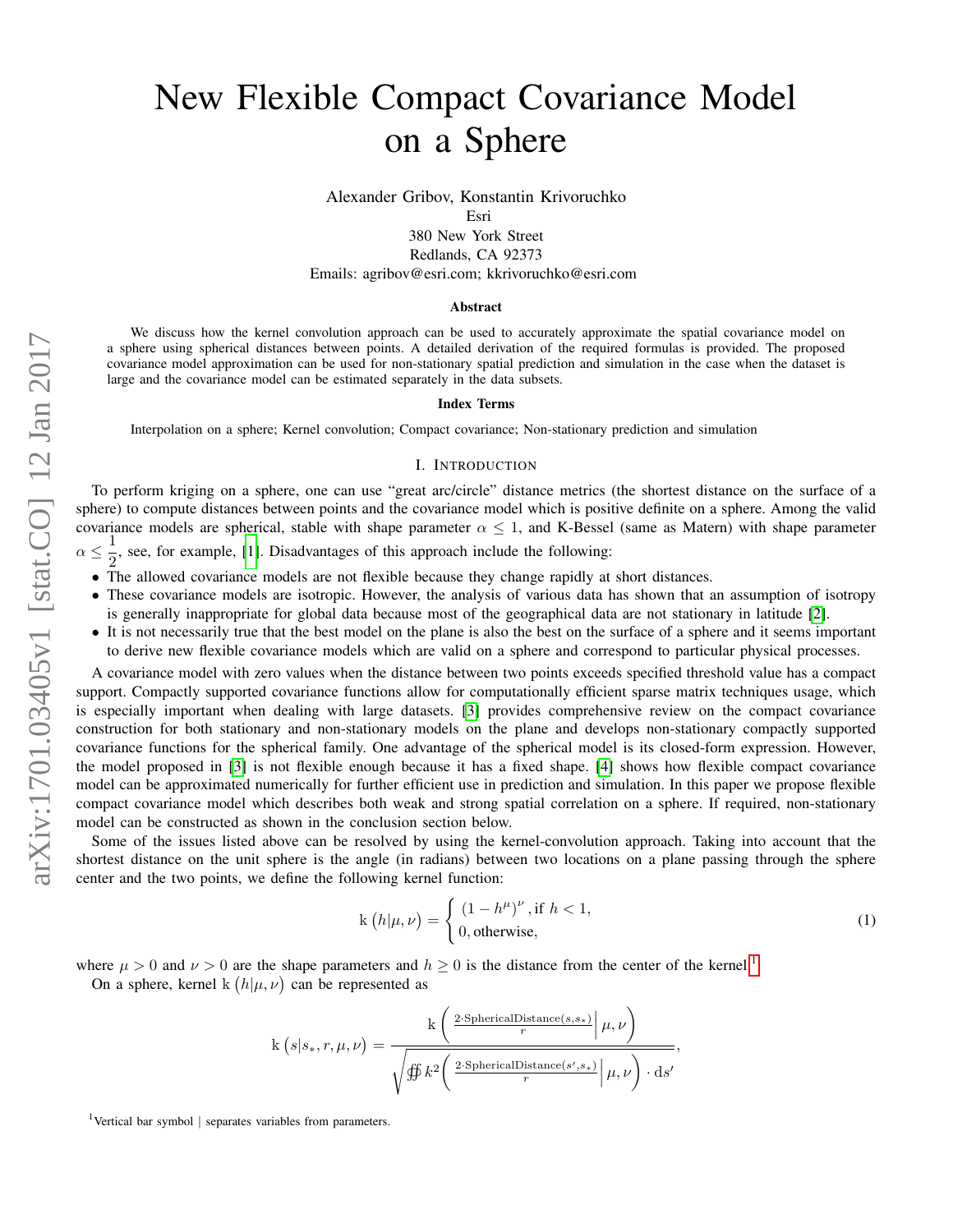where  $s_*$  is the location of the kernel center on a sphere, s is the location where kernel value is calculated,  $\frac{r}{\Omega}$  is radius of the where  $\frac{\partial z}{\partial t}$  is the isolation of the neighborhood a sphere,  $\frac{\partial z}{\partial t}$  is the isolation where neighborhood is calculated,  $\frac{2}{2}$  is radial of the shortest distance on the surface of a sphere, see formula [\(3\)](#page-2-0) in The integration  $(\oiint)$  is performed on the surface of a sphere.

Kernel [\(1\)](#page-0-1) generates the following random process on a sphere:

$$
Y(s) = \oiint k (s'|s, r, \mu, \nu) \cdot dW (s'),
$$

where W  $(s')$  is a diffusion process in three dimensions, dW  $(s')$  is white noise, E  $\lceil$  $\Big\}$  $\overline{A}$ A  $dW(s')$ 1  $\Big| = 0$ , and

Var  $\lceil$  $\Big\}$  $\overline{A}$ A  $dW(s')$ 1  $\Big| = \oint$ A  $ds'$   $\forall A$ , where A is some integrable area on a sphere.

The relationship between the kernel and the covariance function is the following:

Cov 
$$
[Y(s_1), Y(s_2)] = \oiint k (s'|s_1, r, \mu, \nu) \cdot k (s'|s_2, r, \mu, \nu) \cdot ds'.
$$

Note that a kernel with radius  $\frac{r}{2}$  generates the covariance function with a range equal to r and the covariance depends only on the angle  $\alpha$  between points,

<span id="page-1-0"></span>
$$
C(\alpha|r,\mu,\nu) = \oiint k \left(s'|(1,0,0),r,\mu,\nu\right) \cdot k \left(s'|(cos(\alpha),sin(\alpha),0),r,\mu,\nu\right) \cdot ds'.
$$
 (2)

The covariance shape is a function of the range and parameters  $\mu$  and  $\nu$  in contrast to the covariance defined on the plane, which is a function of the parameters  $\mu$  and  $\nu$  only. This feature of the covariance on a sphere is important for the calculations optimization.

Unfortunately, not all kernel functions are integrable. Moreover, numerical evaluation of the positive-definite property of the covariance is problematic because it should be done with high precision. In the case of approximate integration, there is no guarantee that the resulting covariance model is positive definite and that the model describes the same stochastic process as the model which is calculated exactly.

One recent attempt to find an approximate solution of the problem was made in [\[5\]](#page-9-4). The author of [\[5\]](#page-9-4) assumes that the parameters of the random field at each latitude are homogeneous and the modeling process at each latitude is isotropic. The kernel was chosen in such a way that its convolution gives covariance with the shape similar to the Matern one (however, for simplicity, it was assumed that the shape parameter is fixed and constant on the entire globe). It was also assumed that the data are absolutely precise so that the nugget effect is zero. Another assumption was that the sill and range are constants at each latitude, but they are changing smoothly between the latitudes. Then the values of the sill and range were found in one dimension for a fixed number of latitudes and a linear smoother was used to interpolate these estimates. Finally, the convolution of kernels was found numerically using the sets of discrete values inside the predefined ranges of each kernel parameter and it was reported that the approximation error was less than 0.01.

However, the error of 0.01 is too large for calculation of the covariance model. Consider the Matern covariance with effective range of 1. The graph in Figure [1](#page-2-2) shows the proportion of effective range at which calculation of the covariance is not possible due to the inaccuracy in the covariance matrix (when the determinant equals zero) as a function of the shape parameter. The error of 0.01 will lead to serious problem when the samples are separated by relatively small distances. For example, when the effective range is 100 km, the covariance values cannot be calculated for the distances between points less than  $\approx$ 6 km for typical values of the shape parameter (in fact, these critical distances will be even larger because of numerical instability near the threshold at which the determinant equals zero). Therefore, the proposed approximation in [\[5\]](#page-9-4) can be used only in a very special case when the error-free data are nearly regularly sampled and the effective range of the data correlation is 10 - 20 times larger than the distance between the neighboring samples.

A model which overcomes most of the above-mentioned problems can be constructed based on the kernel-convolution approach proposed in [\[6\]](#page-9-5) and [\[7\]](#page-9-6). In particular, [\[6\]](#page-9-5) showed that the integral can be calculated analytically for any kernel step function on the plane. That methodology is also valid in larger dimensions.

Figure [2a](#page-3-0) shows the step functions for several kernels  $k(\cdot|\mu,\nu)$  defined in [\(1\)](#page-0-1). The larger the number of steps, the more accurate the approximation of the kernel. Figure [2b](#page-3-0) shows a set of calculated flexible covariance models with the range of data correlation equal to  $\pi$ , the maximum distance between points on a sphere.

Numerically calculated covariance can be fitted using one of the available algorithms. We use restricted maximum likelihood, but other fitting algorithms, including weighted least squares, can be used as well.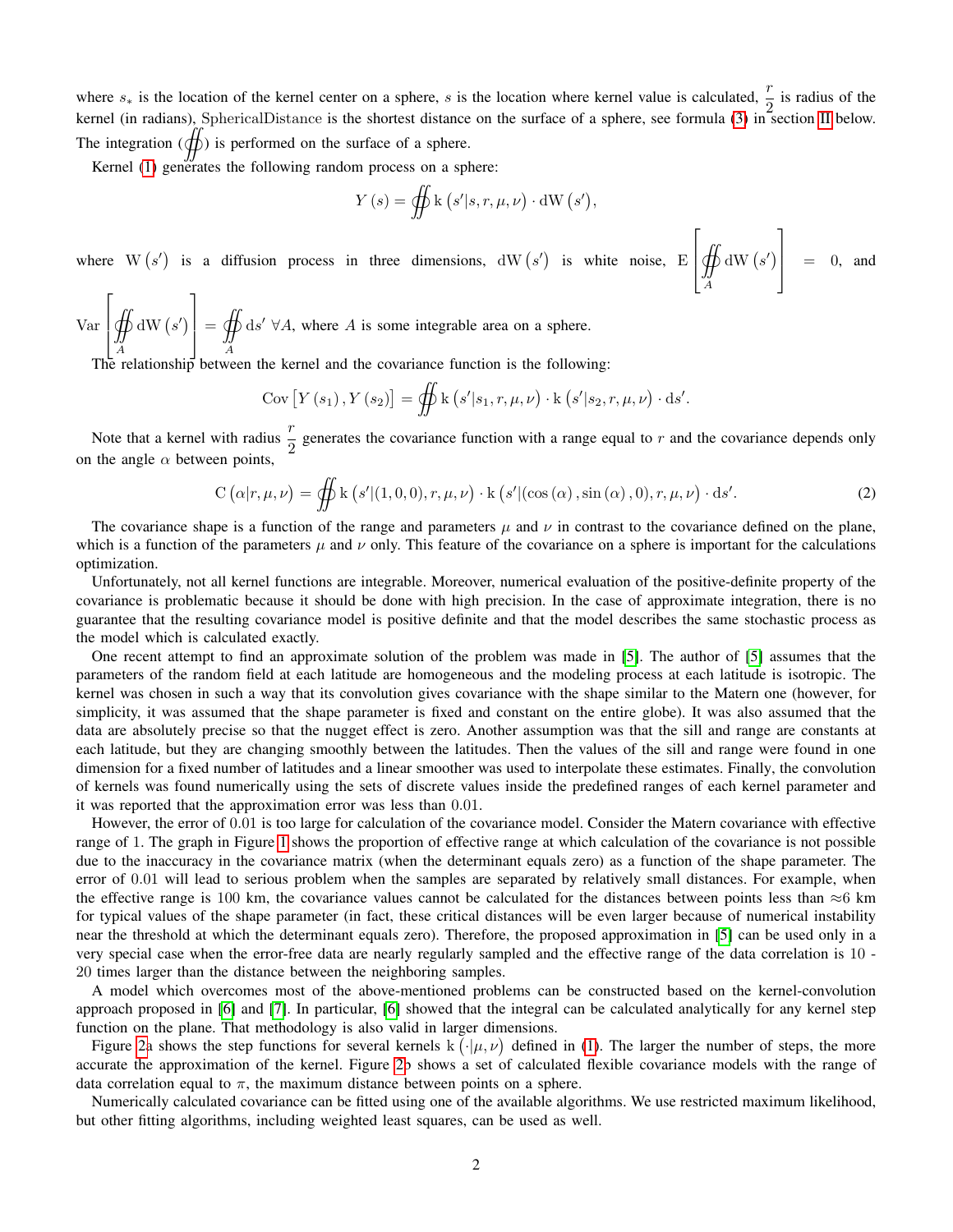

<span id="page-2-2"></span>Fig. 1. The proportion of effective range at which calculation of the covariance is not possible (axis Y) for the shape parameter of the Mattern covariance (axis X).

In the next section, we show how the covariance can be produced by the kernel convolution with a kernel step function on a sphere. Formulas in the next section can be generalized to allow change of the kernel size and shape.

In the conclusion section, we discuss prediction and simulation with the proposed compactly supported covariance model on a sphere for both stationary and non-stationary data.

# II. DERIVATION OF THE COVARIANCE ON A SPHERE PRODUCED BY KERNEL CONVOLUTION

<span id="page-2-1"></span>In this section, we provide definitions and derivations required for calculation of the covariance on a unit sphere located at the origin of the coordinate system. Detailed information on the spherical geometry can be found, for example, in [\[8\]](#page-9-7). Note that all angles in the formulas below are in radians.

- A spherical segment is the shortest path connecting two points on the surface of a sphere. It coincides with the great arc passing through those two points.
- A spherical distance between points  $(x_1, y_1, z_1)$  and  $(x_2, y_2, z_2)$  on a sphere is

SphericalDistance 
$$
((x_1, y_1, z_1), (x_2, y_2, z_2))
$$
 = arccos  $(x_1 \cdot x_2 + y_1 \cdot y_2 + z_1 \cdot z_2)$  =  
=  $2 \arcsin \left( \frac{\sqrt{(x_2 - x_1)^2 + (y_2 - y_1)^2 + (z_2 - z_1)^2}}{2} \right)$ . (3)

This distance equals the angle between two points on a sphere from its center. The formula based on arcsin has higher precision for small angles.<sup>[2](#page-2-3)</sup>

- A spherical triangle consists of spherical segments  $AB$ ,  $BC$ , and  $AC$ , where  $A$ ,  $B$ , and  $C$  are points on a sphere.
- A spherical angle is an angle on the surface of a sphere between two spherical segments, see Figure [3.](#page-4-0) To distinguish spherical angles from plane angles, the symbol  $\leq$  is used.
- A spherical right triangle is a spherical triangle where one spherical angle equals  $\frac{\pi}{2}$  (right angle).

Using the definitions above, several spherical geometry relationships between spherical segments and angles follows.

<span id="page-2-7"></span>(*I*) The relationship between sides a, b, and hypotenuse c of spherical right triangle<sup>[3](#page-2-4)</sup> [\[8\]](#page-9-7), see Figure [4,](#page-4-1) is:

<span id="page-2-6"></span><span id="page-2-0"></span>
$$
\cos(c) = \cos(a) \cdot \cos(b). \tag{4}
$$

This is equivalent to

<span id="page-2-5"></span>
$$
\sin^2\left(\frac{c}{2}\right) = \sin^2\left(\frac{a}{2}\right) + \sin^2\left(\frac{b}{2}\right) - 2\sin^2\left(\frac{a}{2}\right)\cdot\sin^2\left(\frac{b}{2}\right) \tag{5}
$$

[\(5\)](#page-2-5) has better precision than [\(4\)](#page-2-6) for small angles.

This is equivalent to the Pythagorean theorem. Notice that [\(5\)](#page-2-5) tends toward  $c^2 = a^2 + b^2$ , when a, b, and c approach 0.

<span id="page-2-3"></span><sup>&</sup>lt;sup>2</sup>Scalar product under arccos has error proportional to the maximum absolute value of the coordinates while the distance under arcsin has error proportional to the maximum absolute difference between the coordinates. As angle approaches zero, the absolute difference between the coordinates tends to zero.

<span id="page-2-4"></span> $3a$ , b, and c are spherical segments, see definitions for spherical segment and spherical distance, between two points, in the beginning of this section.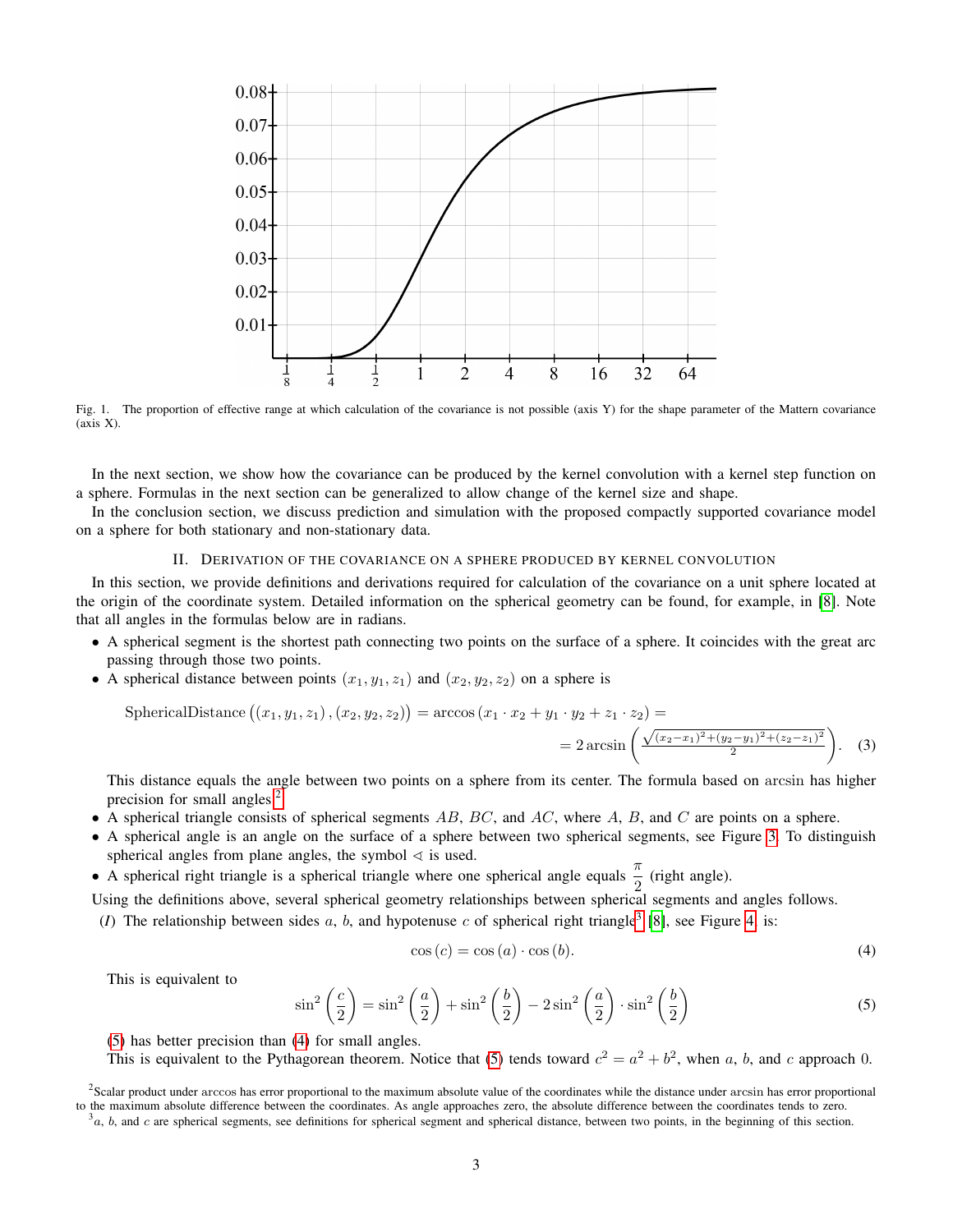

<span id="page-3-0"></span>Fig. 2. Approximation of smooth kernel [\(1\)](#page-0-1) by step function with 16 steps (a) and covariance function with range  $\pi$  constructed by kernels with 64 steps (b) for  $\mu = 1$  and  $\nu = \frac{1}{2}$  $\frac{1}{8}, \frac{1}{4}$  $\frac{1}{4}$ ,  $\frac{1}{2}$  $\frac{1}{2}$ , 1, 2, 4, and 8.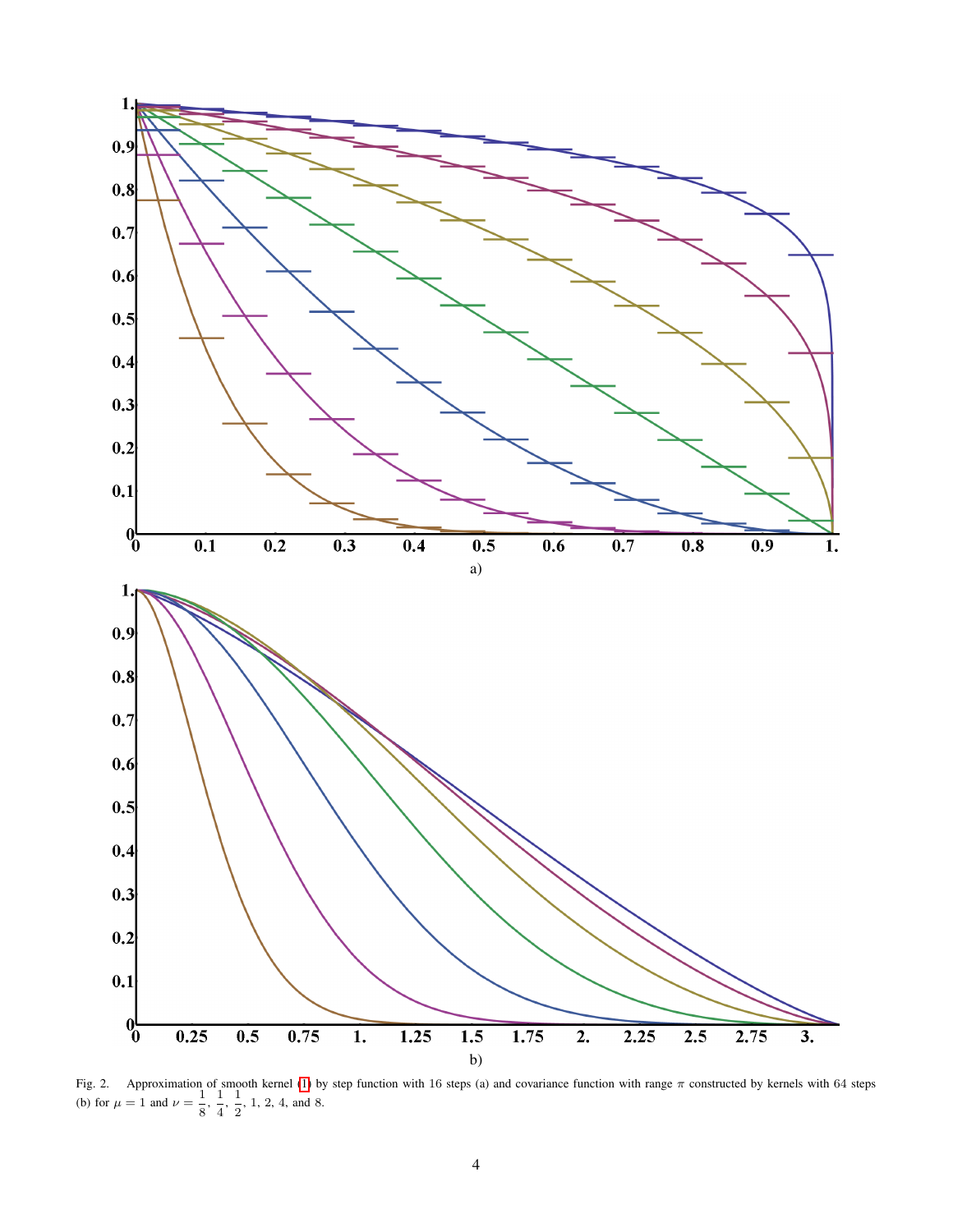

<span id="page-4-0"></span>Fig. 3. Spherical angle  $\triangle ABC$ , shown as thick red arc, between two spherical segments AB and BC.

<span id="page-4-4"></span>(*II*) The relationship between spherical angle  $\beta$ , side  $a$ , and hypotenuse  $c$  of spherical right triangle [\[8\]](#page-9-7), see Figure [4,](#page-4-1) is:  $\cos(\beta) = \tan(a) \cdot \cot(c).$  (6)

This is equivalent to the definition of cosine for right triangles. Notice that [\(6\)](#page-4-2) tends toward  $\cos \beta = \frac{a}{\overline{\alpha}}$  $\frac{\alpha}{c}$ , when a and c approach 0.

<span id="page-4-2"></span>

<span id="page-4-1"></span>Fig. 4. Spherical right triangle.

 $(III)$  The area of a spherical right triangle with sides  $a$  and  $b$ , see Figure [4](#page-4-1) and [\[8\]](#page-9-7), is:

<span id="page-4-3"></span>RightTriangleArea 
$$
(a, b) = 2 \arctan \left( \tan \left( \frac{a}{2} \right) \cdot \tan \left( \frac{b}{2} \right) \right)
$$
. (7)

Notice that [\(7\)](#page-4-3) tends toward area of the right triangle  $\frac{a \cdot b}{2}$ , when a and b approach 0.

(*IV*) A spherical circle with radius r at point  $(x_c, y_c, z_c)$  is a set of points on the surface of a sphere with a spherical distance equal to  $r$  from its center.

A spherical disk with radius r at point  $(x_c, y_c, z_c)$  contains points on the surface of a sphere with a spherical distance less than or equal to  $r$  from its center.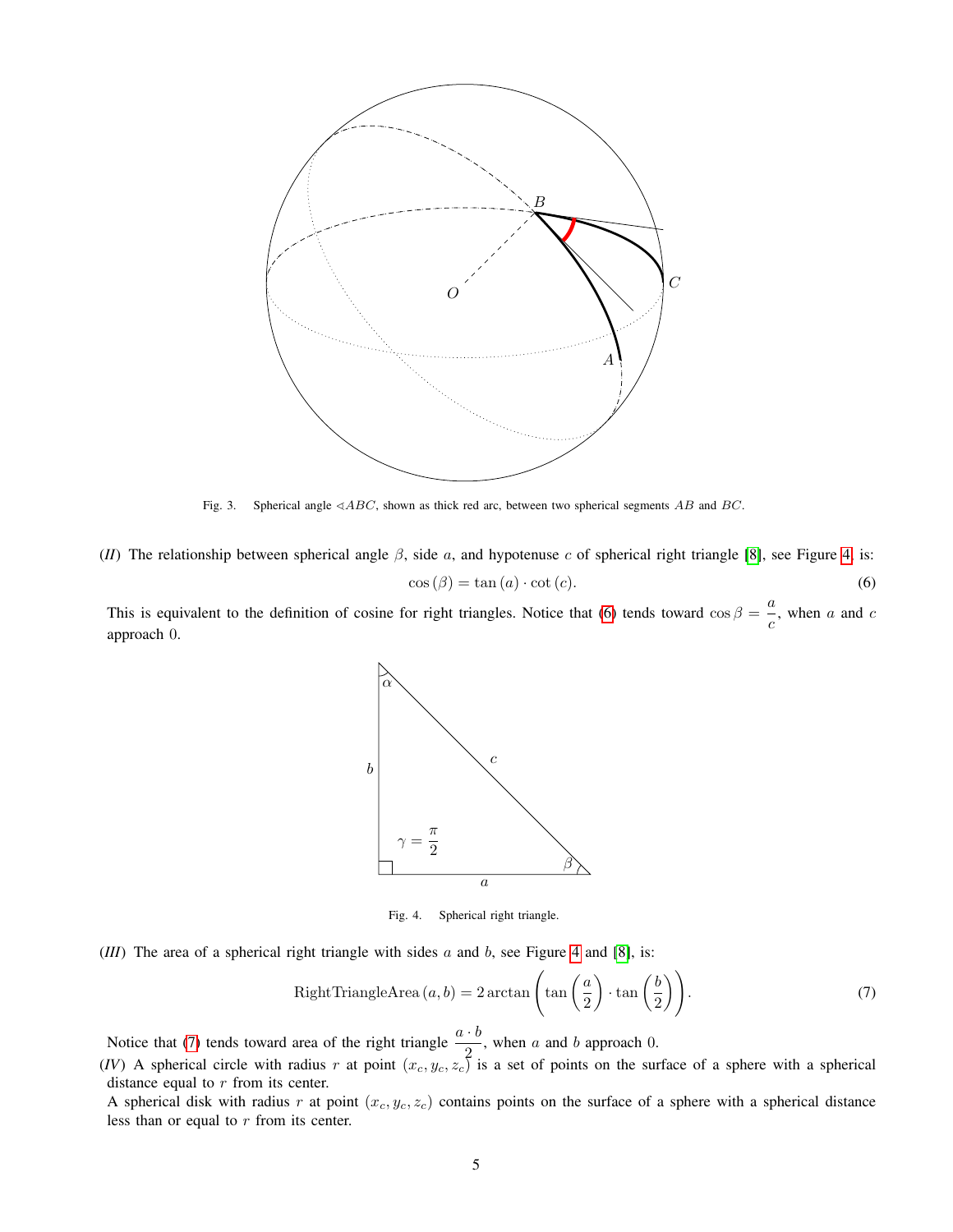A spherical ring is the area of the outer spherical disk excluding the inner spherical disk sharing the same center.

<span id="page-5-0"></span>(*V*) It follows that a maximum radius of a spherical disk is  $\pi$ . That spherical disk covers a sphere completely.

<span id="page-5-1"></span>(*VI*) We ignore the edge of the spherical disk because it does not affect its area. The complement of a spherical disk with radius r and center  $(x_c, y_c, z_c)$  is a spherical disk with center at the opposite point on the surface of a sphere  $(-x_c, -y_c, -z_c)$  with radius equal to  $\pi - r$ .

<span id="page-5-6"></span>(*[V](#page-5-0)II*) From (*V*) and (*[VI](#page-5-1)*), it follows that a minimum radius of a spherical disk and its complement is less than or equal to  $\frac{\pi}{2}$ . ( $VIII$ ) The area inside the spherical disk with radius  $r$  is

<span id="page-5-3"></span>DiskArea 
$$
(r) = 2\pi \cdot (1 - \cos(r)) = 4\pi \cdot \sin^2\left(\frac{r}{2}\right)
$$
. (8)

The area of the spherical circular sector, defined in Figure [5,](#page-5-2) with sector spherical angle  $\alpha$  and radius r is

CircularSectorArea 
$$
(\alpha, r) = \alpha \cdot (1 - \cos(r)) = 2\alpha \cdot \sin^2\left(\frac{r}{2}\right)
$$
.



<span id="page-5-2"></span>Fig. 5. Spherical circular sector (see definition of planar circular sector in [\[9\]](#page-9-8)) with spherical circular segment (see definition of planar circular segment in [\[10\]](#page-9-9)) area in red.

- <span id="page-5-7"></span>(*IX*) From (*[V](#page-5-0)*) and [\(8\)](#page-5-3), the area of a sphere is  $4\pi$ .
- <span id="page-5-8"></span>(*X*) The area of the spherical circular segment, see Figure [5,](#page-5-2) is

CircularSegmentArea  $(\alpha, r, a, b) = 2$  (CircularSectorArea  $(\alpha, r)$  – RightTriangleArea  $(a, b)$ ).

Now we have all necessary formulas for the covariance calculations. First, we define the kernel step function as

<span id="page-5-5"></span>
$$
k(h) = \sum_{j=1}^{n} (a_j \cdot \delta_{r_{j-1} \le h \land h < r_j}) = \sum_{j=1}^{n} (b_j \cdot \delta_{h < r_j}), \tag{9}
$$

where *n* is the number of steps in the kernel function,  $a_j$  is the value of the kernel function at step j,  $j = \overline{1..n}$ ,  $b_j = a_j - a_{j+1}$ ,  $j = \overline{1..n-1}$  and  $b_n = a_n$ ,  $r_j$  is a sequence of steps,  $j = \overline{0..n}$   $(0 = r_0 < r_1 < r_2 < ... < r_n \le \pi)$ ,  $\delta_{\theta}$  is 1 when  $\theta$  is true and 0 otherwise.

The kernel step function located at point  $(x_c, y_c, z_c)$  is

$$
k((x, y, z) | (x_c, y_c, z_c)) = k \left( \text{SphericalDistance} ((x, y, z), (x_c, y_c, z_c)) \right).
$$

Figure [6](#page-6-0) shows four different kernels on a sphere.

To construct the covariance function with variance equal to 1, the kernel function at any location  $(x_c, y_c, z_c)$  must satisfy the following constraint:

<span id="page-5-4"></span>
$$
\oiint k^2 ((x, y, z) | (x_c, y_c, z_c)) \cdot ds = 1.
$$
\n(10)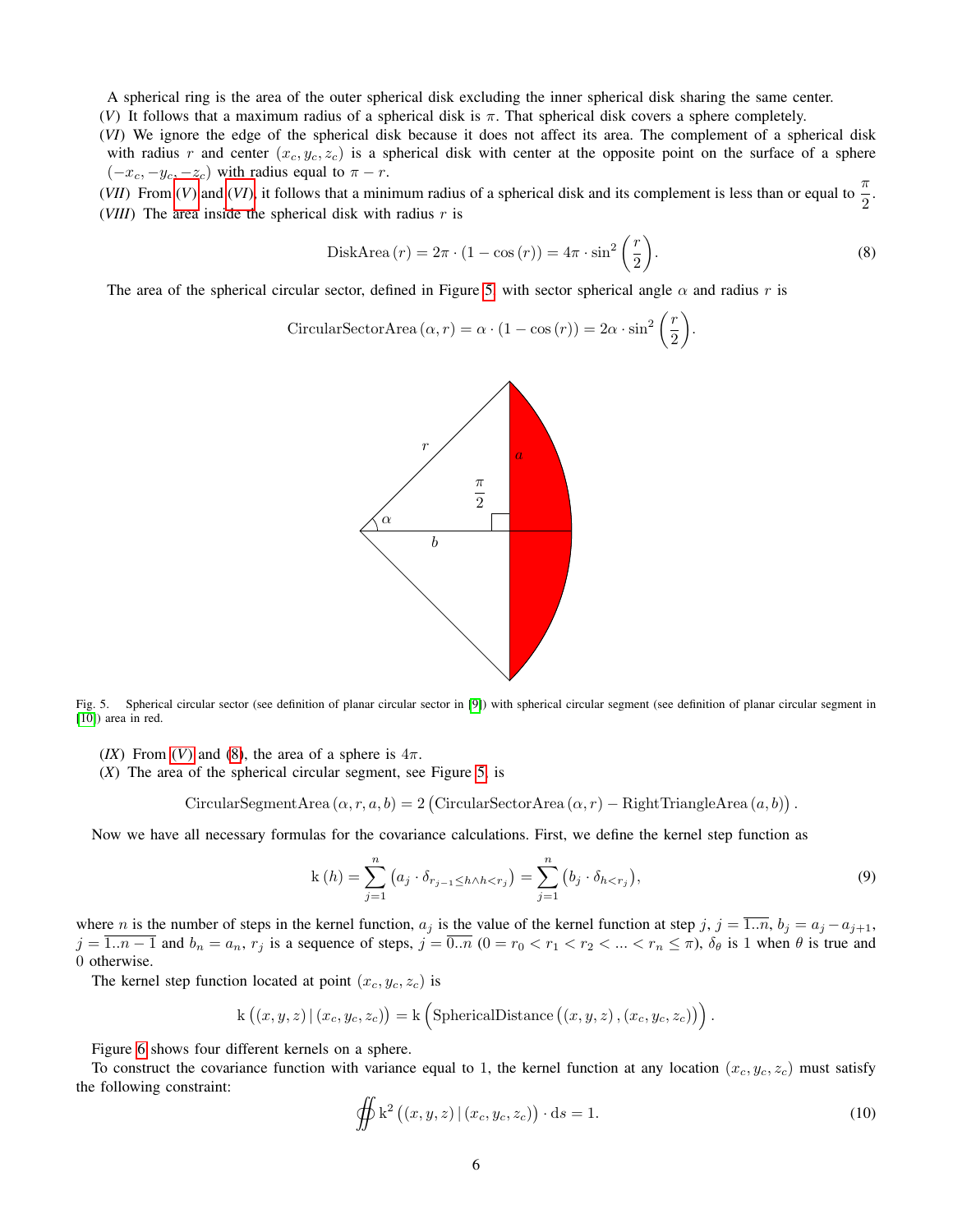

<span id="page-6-0"></span>Fig. 6. Four kernel step functions located at the top of a sphere.

Equation [\(10\)](#page-5-4) can be rewritten as

$$
\oiint k^2 ((x, y, z) | (x_c, y_c, z_c)) \cdot ds = \oiint k^2 (SphericalDistance((x, y, z), (x_c, y_c, z_c))) \cdot ds =
$$
\n
$$
= \sum_{k=1}^n (a_k^2 \cdot (DiskArea(r_k) - DiskArea(r_{k-1}))) = 1.
$$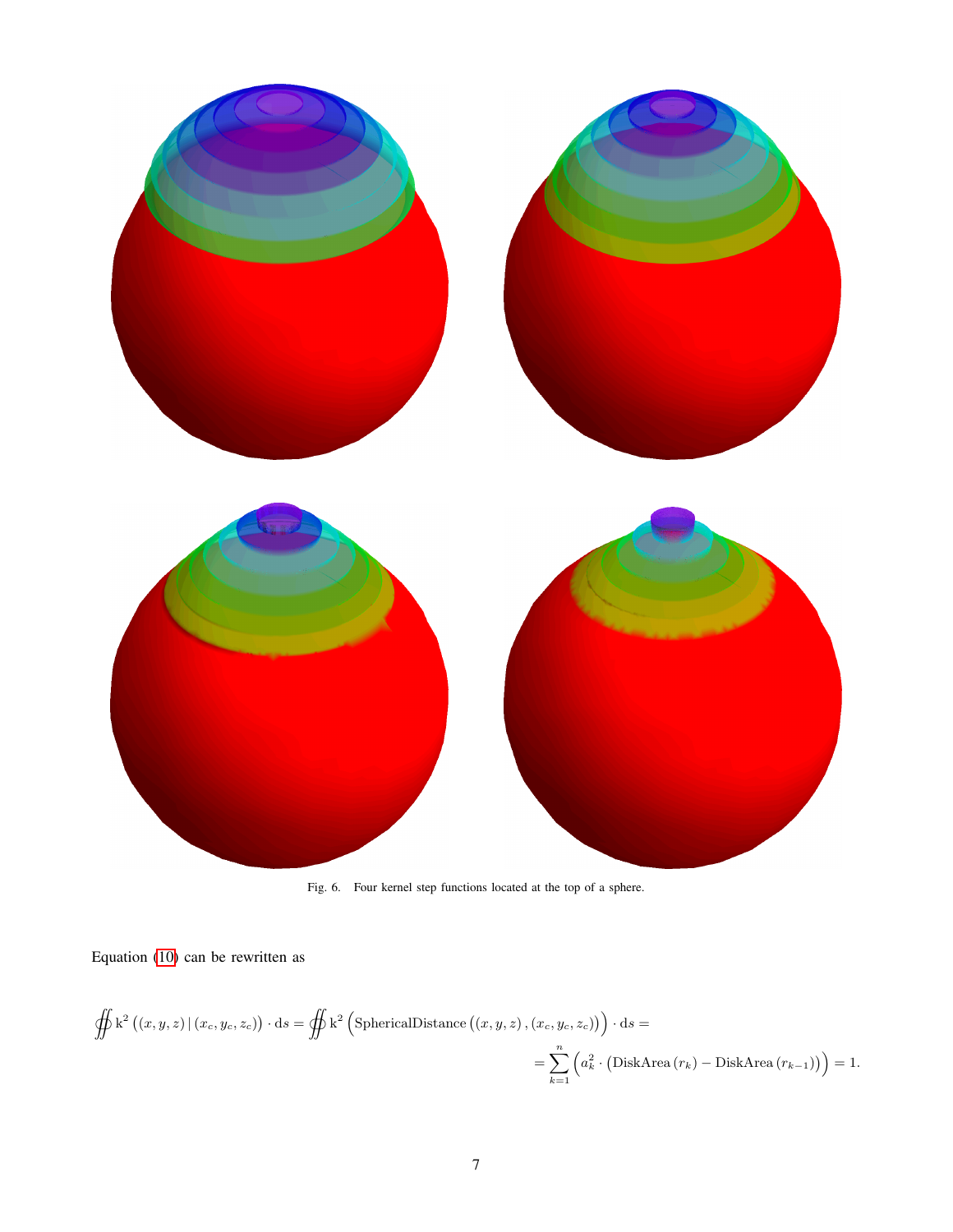To satisfy [\(10\)](#page-5-4), the coefficient  $a_j$  in [\(9\)](#page-5-5) is replaced with

$$
\frac{a_j}{\sqrt{\sum\limits_{k=1}^{n} \left(a_k^2 \cdot \left(\text{DiskArea}\left(r_k\right) - \text{DiskArea}\left(r_{k-1}\right)\right)\right)}}
$$

Next step in the kernel convolution construction is calculation of the intersection area of spherical disks, for example, green and blue spherical disks in Figure [7.](#page-7-0)



<span id="page-7-0"></span>Fig. 7. Intersection of the green spherical circle with center A and radius  $r_0 = \angle AOD$  and the blue spherical circle with center B and radius  $r_1 = \angle BOD$ . Spherical distance between A and B equals d. These spherical circles intersect at points D and E. DE is a spherical segment. Point C is between E and D. O is the center of a sphere.

If a spherical disk is larger than  $\frac{\pi}{2}$ , its complement will be used instead (see (*[VI](#page-5-1)*) and (*[VII](#page-5-6)*)). When  $r_0 > \frac{\pi}{2}$  $\frac{\pi}{2}$ 

<span id="page-7-1"></span>
$$
IntersectionArea(r_0, r_1, d) = DiskArea(r_1) - IntersectionArea(\pi - r_0, r_1, \pi - d).
$$
\n(11)

When  $r_1 > \frac{\pi}{2}$  $\frac{\pi}{2}$ 

<span id="page-7-2"></span>
$$
IntersectionArea(r_0, r_1, d) = DiskArea(r_0) - IntersectionArea(r_0, \pi - r_1, \pi - d).
$$
\n(12)

If both spherical radii are larger than  $\frac{\pi}{2}$ , then, from [\(11\)](#page-7-1), [\(12\)](#page-7-2), and (*[IX](#page-5-7)*),

IntersectionArea  $(r_0, r_1, d) = \text{DiskArea}(r_0) + \text{DiskArea}(r_1) - 4\pi + \text{IntersectionArea}(\pi - r_0, \pi - r_1, d)$ .

Therefore, it is sufficient to calculate the intersection area for spherical disks with radii less than or equal to  $\frac{\pi}{6}$ .

If  $r_0 + r_1 \le d$ , then the intersection area is equal to zero. If  $r_1 \le r_0 - d$ , then the blue spherical disk in Figure [7](#page-7-0) is inside the green spherical disk and the intersection area is equal to the area of the blue spherical disk. If  $r_0 \le r_1 - d$ , then the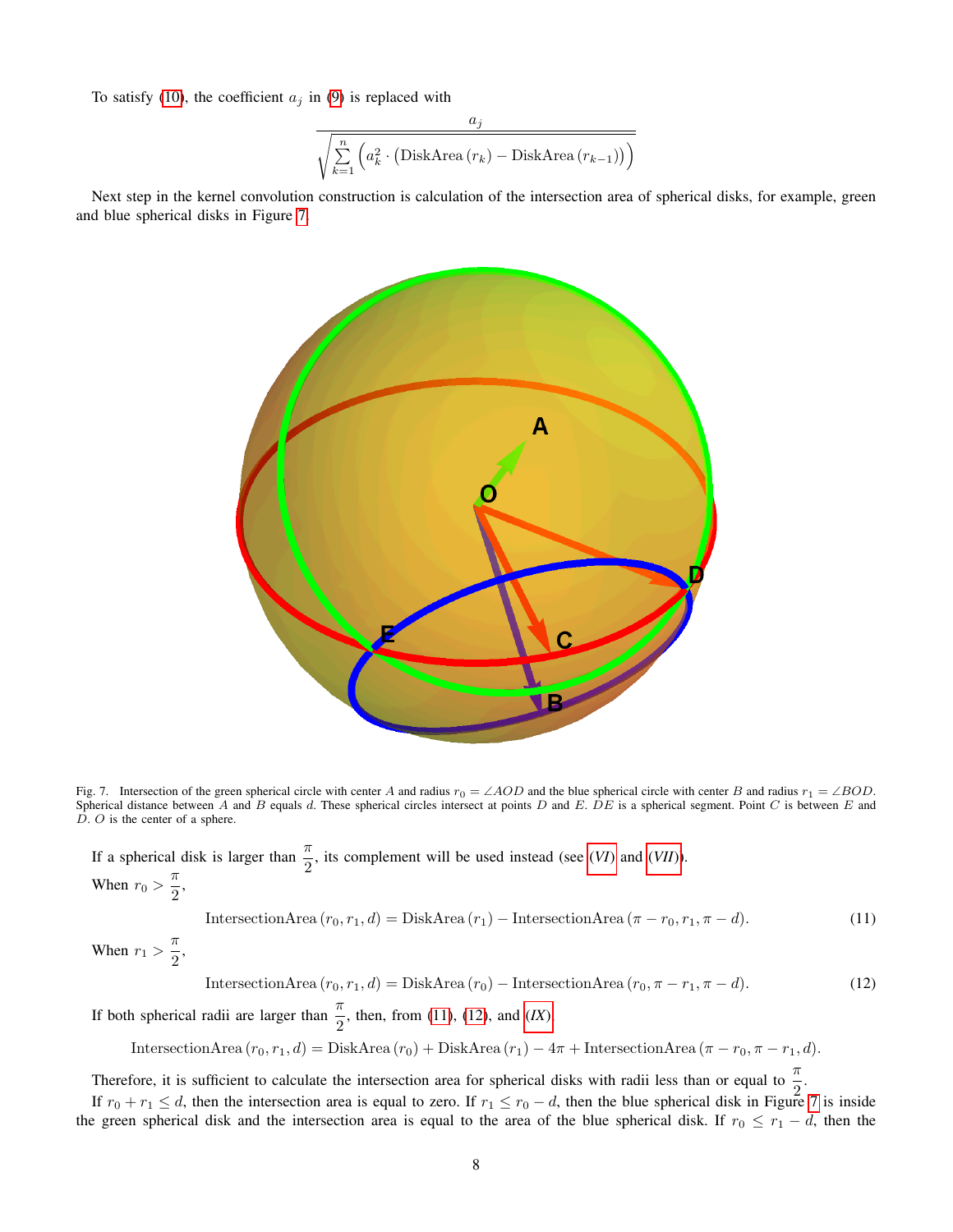green spherical disk is inside the blue spherical disk and the intersection area is equal to the area of the green spherical disk. Otherwise, they intersect each other. In that last case, we need to find the following angles: ∠AOC, ∠BOC, ∠COD,  $\triangle$ CAD,  $\triangle$ CBD,  $\triangle$ ADC, and  $\triangle$ BDC. These angles are calculated as follows:

$$
\angle AOC = \frac{d}{2} + x \ , \quad \angle BOC = \frac{d}{2} - x \ ,
$$

where

<span id="page-8-0"></span>
$$
x = \arctan\left(\cot\left(\frac{d}{2}\right) \cdot \frac{\sin^2\left(\frac{r_0}{2}\right) - \sin^2\left(\frac{r_1}{2}\right)}{1 - \left(\sin^2\left(\frac{r_0}{2}\right) + \sin^2\left(\frac{r_1}{2}\right)\right)}\right).
$$
(13)

Because  $r_0$  and  $r_1$  can be close to  $\frac{\pi}{2}$ , care has to be taken when evaluating  $\sin^2\left(\frac{r_0}{5}\right)$ 2  $-\sin^2\left(\frac{r_1}{2}\right)$ 2  $\setminus$ 1 −  $\sqrt{2}$  $\sin^2\left(\frac{r_0}{5}\right)$ 2  $+\sin^2\left(\frac{r_1}{2}\right)$ 2  $\overline{\wedge}$ . When both

radii equals  $\frac{\pi}{2}$ , any value between  $-1$  and 1 can be used.

This is equivalent to the problem of finding the intersection of disks on the plane. Notice that [\(13\)](#page-8-0) tends toward  $x = \frac{r_0^2 - r_1^2}{2l}$  $\frac{1}{2d},$ when  $r_0$ ,  $r_1$ , and d approach 0.

Since  $\triangle ACD$ ,  $\triangle ACE$ ,  $\triangle BCD$ , and  $\triangle BCE$  are spherical right angles, it follows from (*I*[\)](#page-2-7) that ∠COD can be calculated using one of the following formulas:

$$
\angle COD = 2 \arcsin \sqrt{\frac{\sin^2\left(\frac{r_0}{2}\right) - \sin^2\left(\frac{\angle AOC}{2}\right)}{1 - 2\sin^2\left(\frac{\angle AOC}{2}\right)}} \text{ or } \angle COD = 2 \arcsin \sqrt{\frac{\sin^2\left(\frac{r_1}{2}\right) - \sin^2\left(\frac{\angle BOC}{2}\right)}{1 - 2\sin^2\left(\frac{\angle BOC}{2}\right)}}.
$$

In the formulas above, the denominator under the square root can be close to zero. Therefore, to avoid numerical instability, the equation with the largest denominator should be used. Note that ∠COD is always less than or equal to the minimum of  $r_0$  and  $r_1$ .

Using expression  $(II)$  $(II)$  $(II)$ ,  $\triangle$ CAD and  $\triangle$ CBD can be calculated as

<span id="page-8-1"></span>
$$
\triangle ACD = \arccos(\cot(r_0) \cdot \tan(\angle AOC)),
$$
  
 
$$
\triangle CBD = \arccos(\cot(r_1) \cdot \tan(\angle BOC)).
$$

Next, the intersection area of spherical disks is calculated using (*[X](#page-5-8)*) as

$$
IntersectionArea (r_0, r_1, d) =
$$
  
= CircularSegmentArea ( $\langle CAD, r_0, \angle COD, \angle AOC$ ) + CircularSegmentArea ( $\langle CBD, r_1, \angle COD, \angle BOC$ ). (14)

There are two cases when centers of the spherical circles  $A$  and  $B$  are located on both sides of  $ECD$  and when  $A$  and  $B$ are on the same side. Formula [\(14\)](#page-8-1) is correct for both cases. Note that in the case when both centers of the spherical circles A and B are located on the same side of  $ECD$ , the sign of the area of one of the spherical triangles is negative.

In anisotropic case, to avoid solving a problem of finding intersection of two ellipses on a sphere, the ellipses can be approximated using four spherical arcs as described in [\[11\]](#page-9-10).

Finally, the covariance between two locations separated by the spherical distance  $d$  is produced by convolution of two kernels. Using [\(9\)](#page-5-5) and [\(14\)](#page-8-1), the covariance between locations  $(x_1, y_1, z_1)$  and  $(x_2, y_2, z_2)$  on a sphere, with spherical distance between points  $(x_1, y_1, z_1)$  and  $(x_2, y_2, z_2)$  equal to d, is

$$
C(d) = \oiint k ((x, y, z) | (x_1, y_1, z_1)) \cdot k ((x, y, z) | (x_2, y_2, z_2)) \cdot ds = \sum_{j_1=1}^n \sum_{j_2=1}^n (b_{j_1} \cdot b_{j_2} \cdot \text{IntersectionArea}(r_{j_1}, r_{j_2}, d)) =
$$
  
= 
$$
\sum_{j=1}^n (b_j^2 \cdot \text{IntersectionArea}(r_j, r_j, d)) + 2 \cdot \sum_{j_1=1}^n \sum_{j_2=1}^{j_1-1} (b_{j_1} \cdot b_{j_2} \cdot \text{IntersectionArea}(r_{j_1}, r_{j_2}, d)).
$$